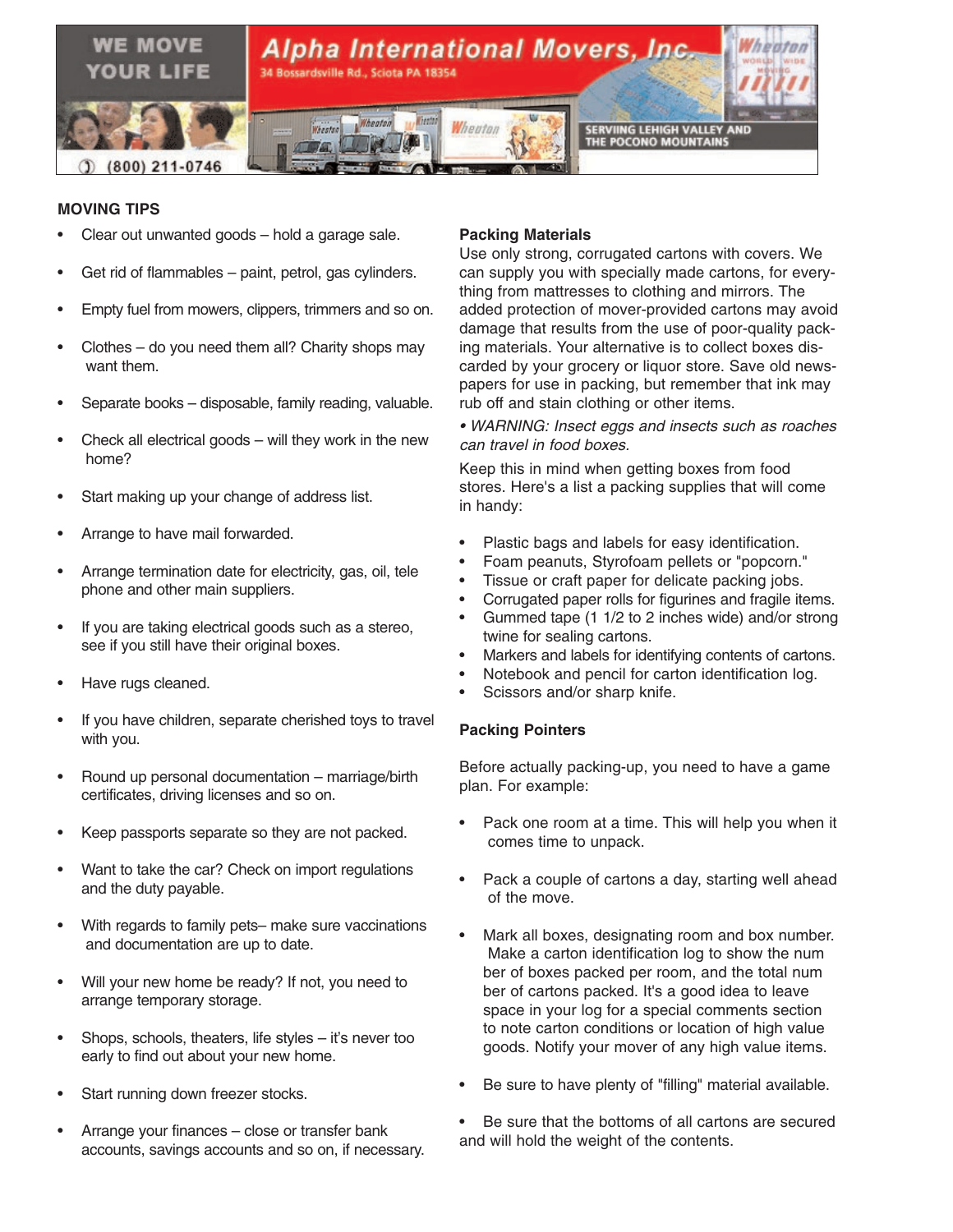- Packing tape or gummed tape is better than mask ing tape.
- Pack heavier items toward the bottom of the box and lighter items toward the top. Try to keep a perbox weight of 50 pounds or less; it makes moving a lot easier. A general rule to remember on carton size -- the heavier the item, the smaller the carton.

## **Packing Dish-ware**

- Select a medium-sized carton (or mover provided dishpack) and line the bottom of the carton with crumpled packing paper.
- With packing paper stacked neatly in place on a work table, center one plate on the paper.
- Grasp a corner on several sheets of packing paper and pull the paper over the plate until sheets com pletely cover the plate. Stack a second plate on and, moving clockwise, grasp a second corner and pull sheets over the second plate.
- Stack a third plate. Grasp remaining two corners, folding two sheets of each corner (one at a time) over the plate.
- Turn your wrapped stack of plates upside down onto your packing paper.
- Re-wrap the entire bundle: start with one corner of packing paper and pull two sheets over the bundle, cover bundle with next corner, then the third corner; and finally, the fourth.
- Seal the bundle with packing tape.
- Place the bundle of dish-ware in a medium-size box so that the plates are standing on edge

Use this process on all saucers, bread and butter dishes, and other dishware. When packing smaller dishes, you may choose to stack in greater quantity.

# **Packing Cups**

- With packing paper in place on the work table, position one cup six to eight inches from one of the corners.
- Now pull the near corner of the paper up and over the cup.
- Nest a second cup directly on top, with handle to left (second cup should "nest" itself in packing paper folded over the bottom cups).
- Pull the two side corners up and over, one at a time, and tuck corners inside the top cup.
- Hold the bottom and top cup in position and roll cups to the remaining corner. Fragile mixing bowls may be rolled in the same manner.
- Delicate cups, like china, should be wrapped one at a time. Antique glass or china should be stuffed with crumpled tissue and wrapped one at a time.

### **Packing Glasses and Stemware**

- Stuff glasses and stemware with crumpled tissue or packing paper before wrapping.
- Lay on the corner of packing paper and roll it one or two full rotations (depending on size); pull sides of packing paper up and over glass/stemware and contin ue rolling to the far corner. Corrugated paper rolls or cellular boxes may be used for added protection.
- Place glasses and stemware toward the top of your box. Heavier items (dish-ware, pitchers,etc.) should be placed toward the bottom of the box.

Delicate glassware and stemware should be placed in an upright position, not on its side.

No matter what you're packing, you should use crumpled packing paper in between each layer to assure a snug fit wherever there's a gap. All boxes with "fragile" items should be marked accordingly.

# **Specialized Packing Tips**

The list of individual household items is endless. Most can be packed by following our packing pointers. Here are some additional packing tips for major items. If you want a more comprehensive list of how to pack special items, drop us a line.

**Bureau Drawers --** Don't overload. Too heavy a load can cause damage. Remove firearms and any items that might break or leak. Firearms, along with serial numbers, must be registered with your van line representative before the move.

**Canned Goods and Other Non-Frozen Food --** Pack upright with no more than 24-30 cans per carton. Don't attempt to move perishables. Wrap glass containers and boxed foods individually and pack in small cartons**.**

**Frozen Foods and Plants -**Because of the delicate and perishable nature of these items, your mover is prohibited from accepting these packed items when your shipment is being transported more than 150 miles and/or delivery will not be accomplished within twentyfour (24) hours from the time of loading. Frozen food shipped within these guidelines must be packed in a freezer which at time of loading is at normal deepfreeze temperature.